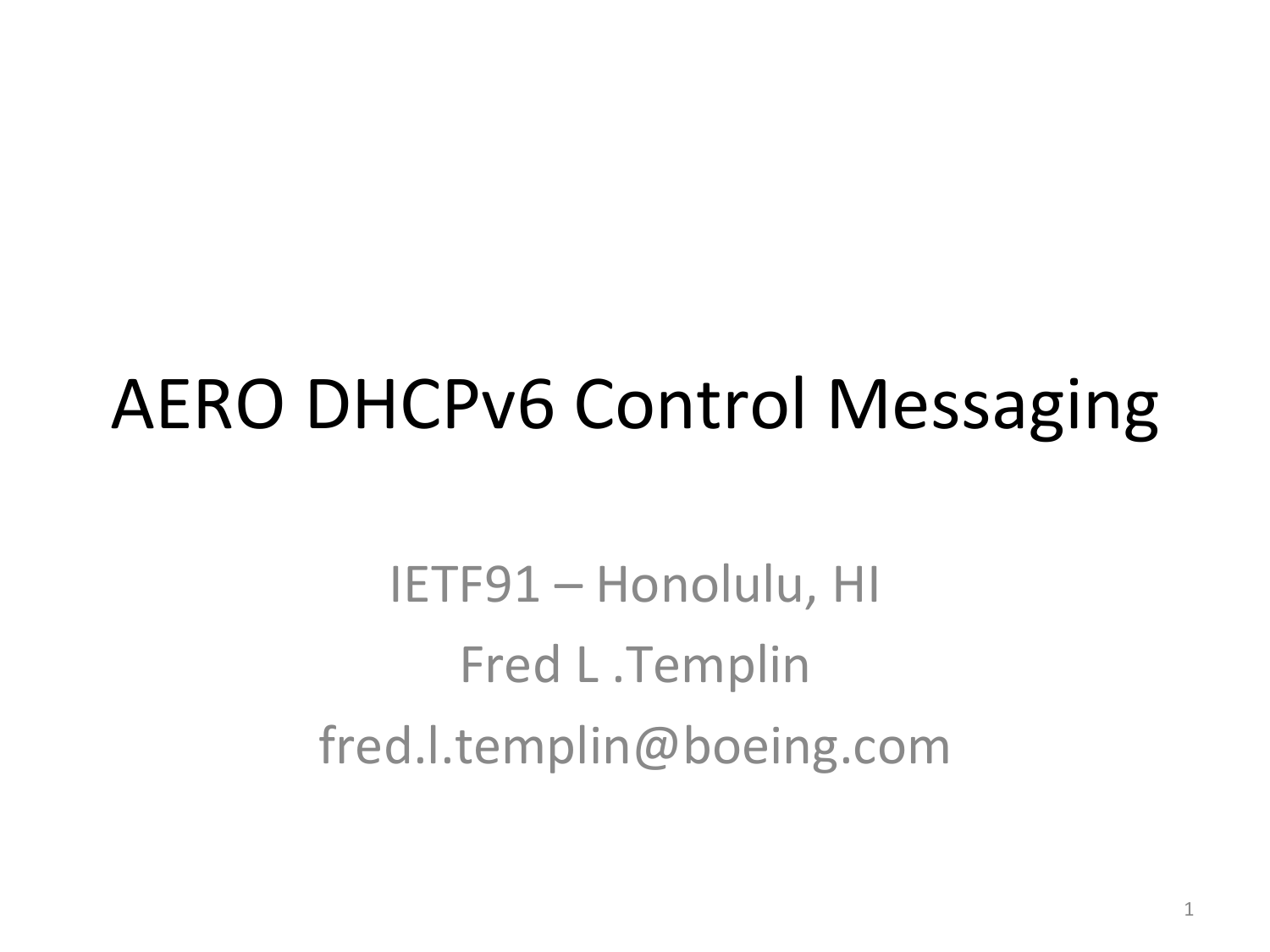## **AERO History**

- Developed in the  $2008 2014$  timeframe
- Based on earlier works published as Independent Submission RFCs (RANGER, VET, SEAL, IRON)
- First Edition published as IETF RFC 6706
- Second Edition now an Internet draft (drafttemplin-aerolink)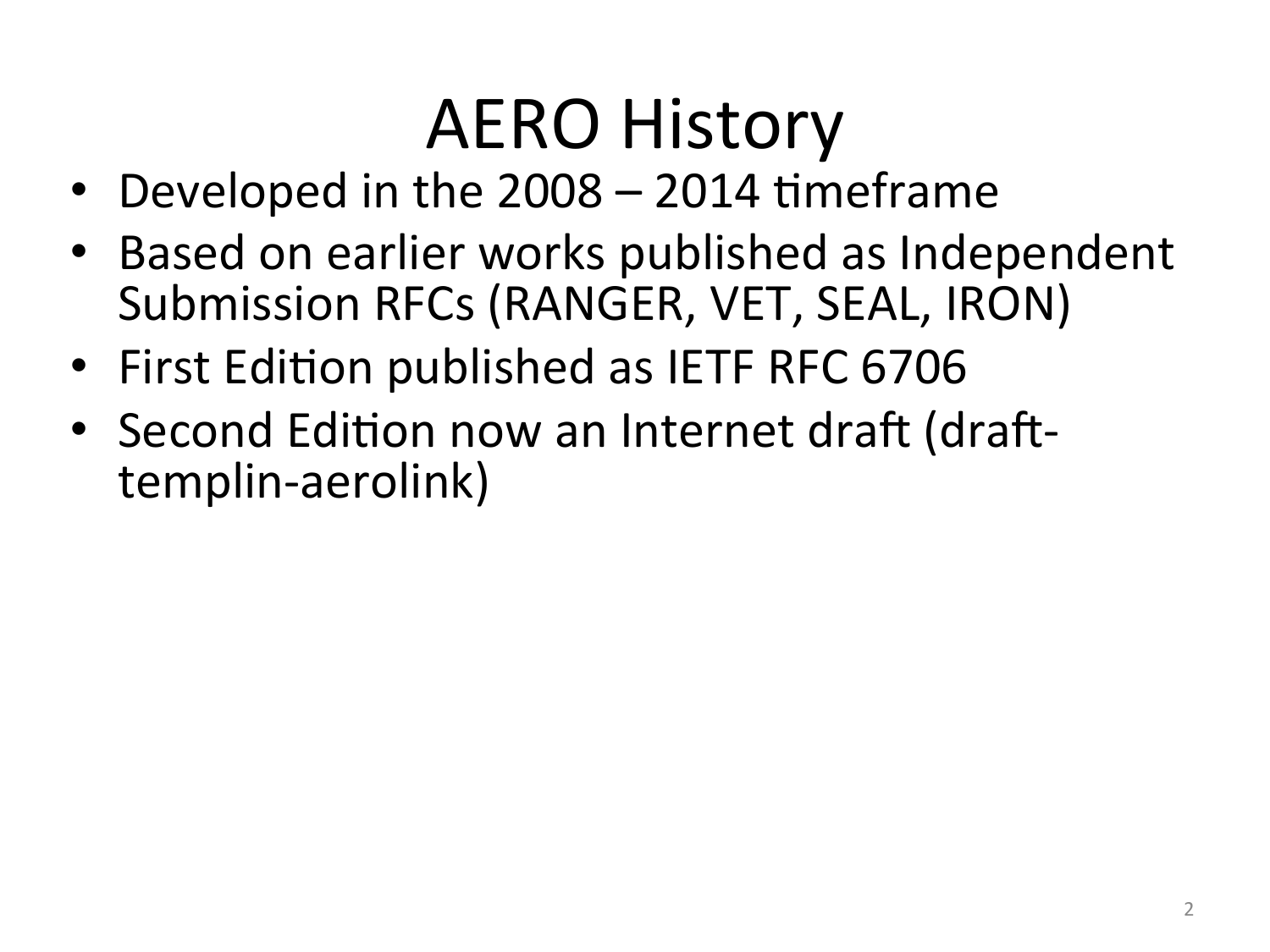### AERO Overview (1)

- A new routing and addressing system for IP Internetworks (e.g., enterprise networks, operator networks, campus networks, etc.)
- Tunnel virtual overlay over existing Internetworks
- End user devices as mobile routers:  $-$  cellphones, tables, laptops, airplanes, etc.
- Mobiles maintain stable IP address/prefix even as they move between access network points of attachment
- Supports Intra-network and Internet mobility
- Integration platform for security, traffic engineering, multiple interfaces, etc.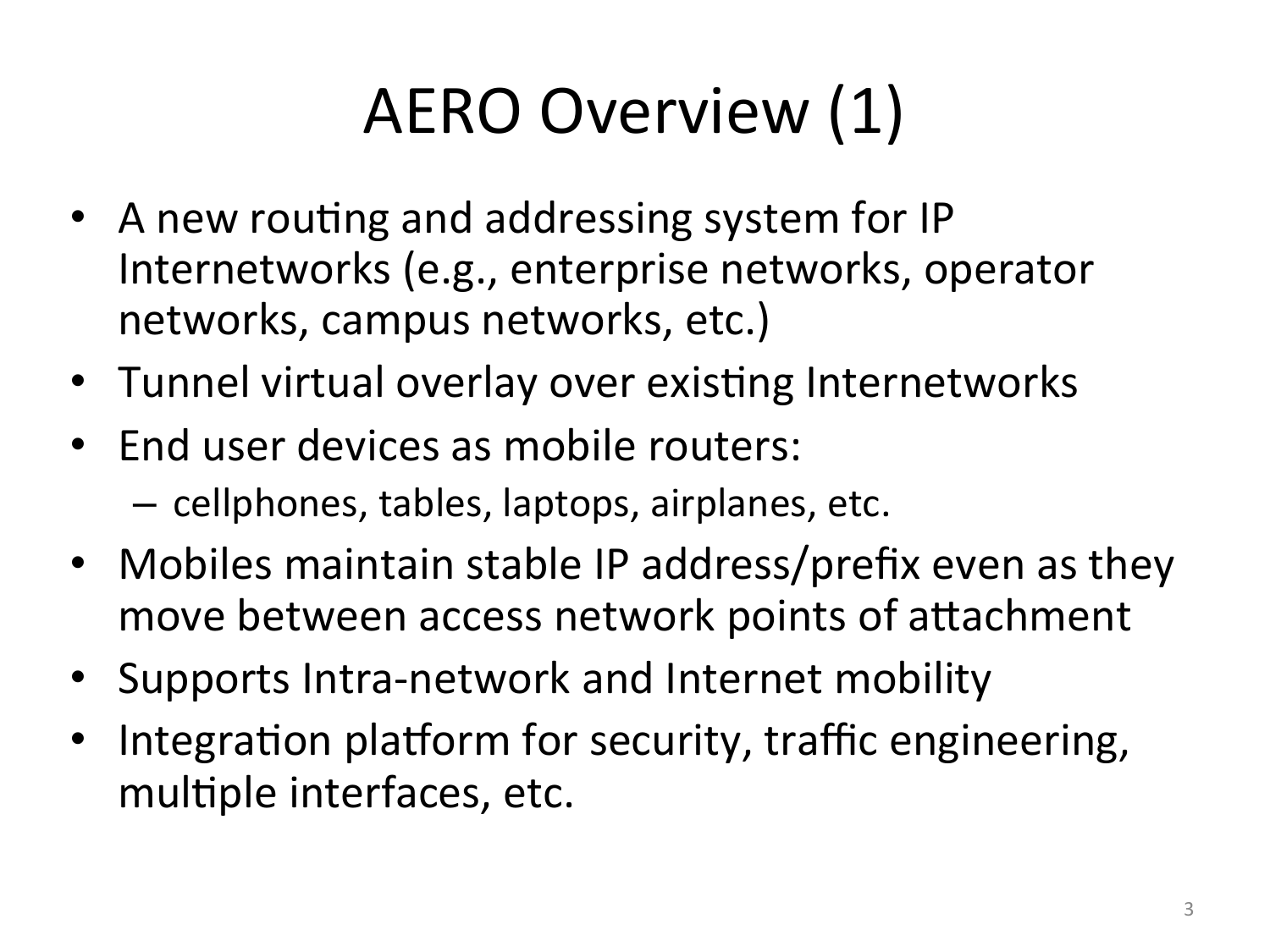## AERO Overview (2)

- Non-Broadcast, Multiple Access (NBMA) tunnel virtual link model
	- $-$  Virtual link configured over "home" network
	- Clients, Servers and Relays as "neighbors" on the link
	- $-$  Mobile Clients; fixed-infrastructure Servers and Relays
- IPv6 ND for Route Optimization, NUD
- Relays track Client/Server associations via BGP
- **DHCPv6 PD establishes and manages Client/ Server associations**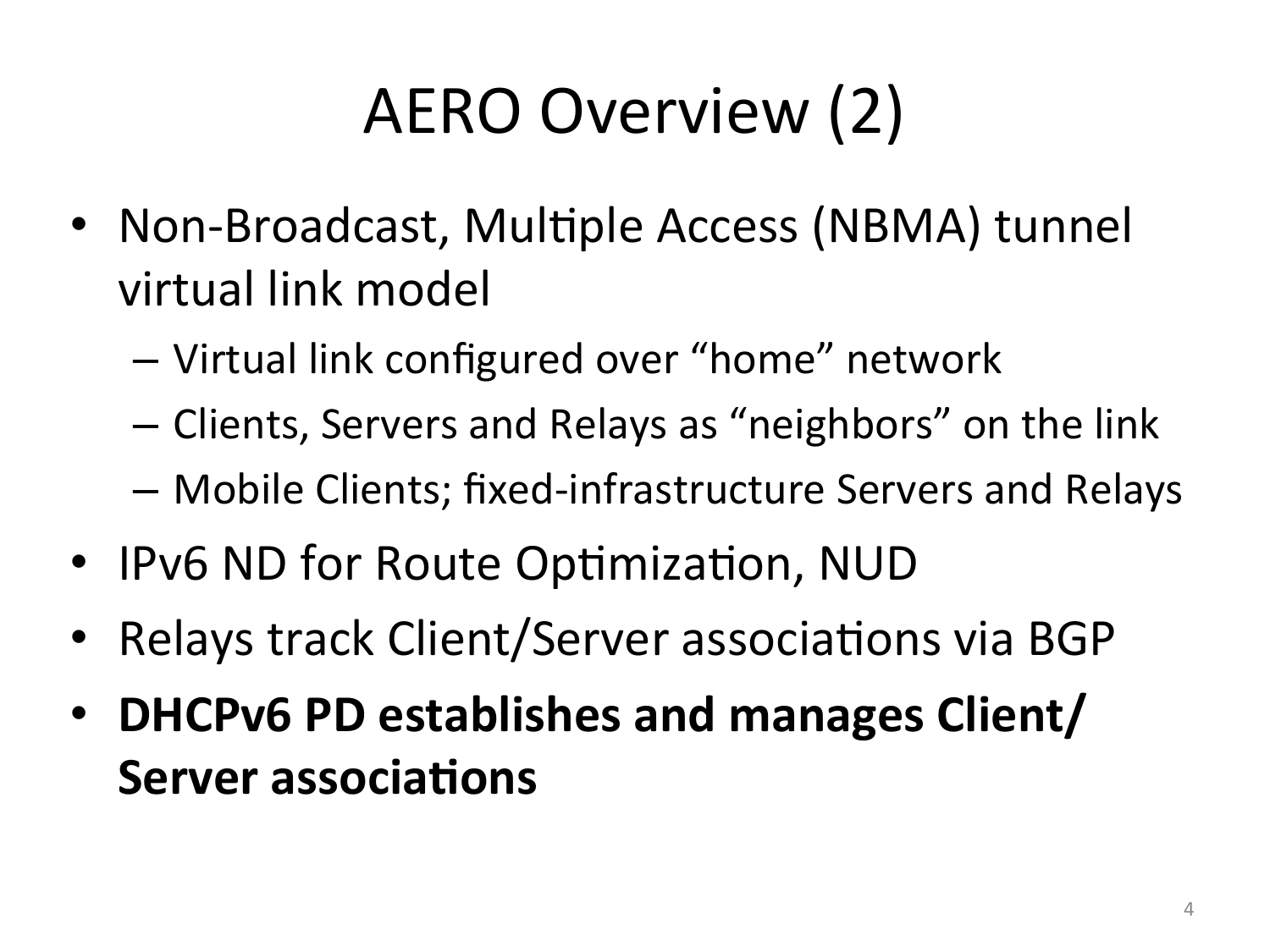## **AERO LINK Reference Model**

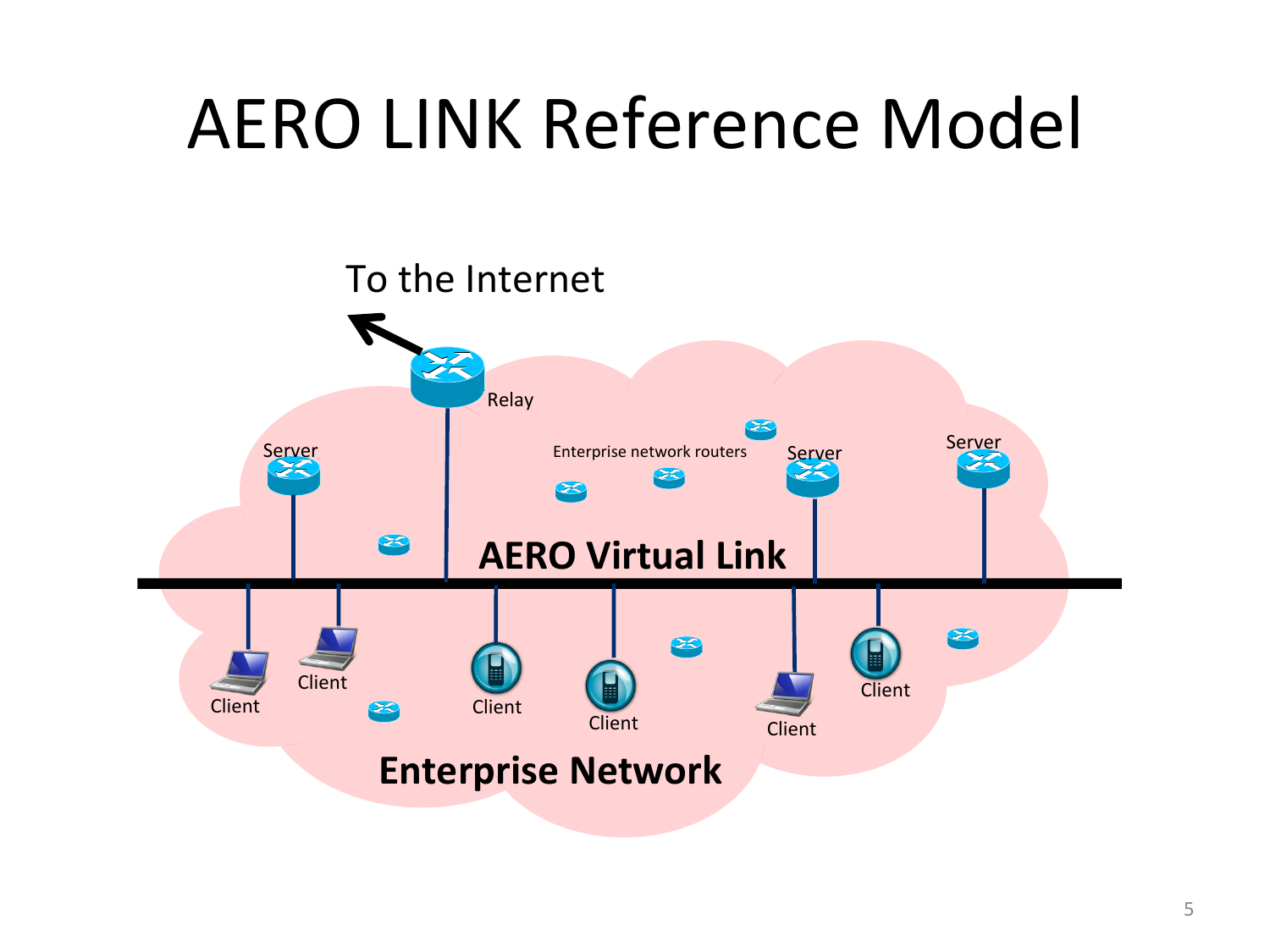#### AERO DHCPv6 Service Model

- All AERO Servers are also DHCPv6 Servers
- All AERO Servers have common table of Client ID to AERO Client Prefix (ACP) mappings
- AERO Clients get ACP delegations through DHCPv6 PD via a "nearby" Server
- AERO Clients get the \*same\* ACP regardless of which Server they associate with
- AERO Clients can Request the same ACP via multiple Servers
- Prefix Delegation adds Neighbor Cache Entry for Client<->ACP binding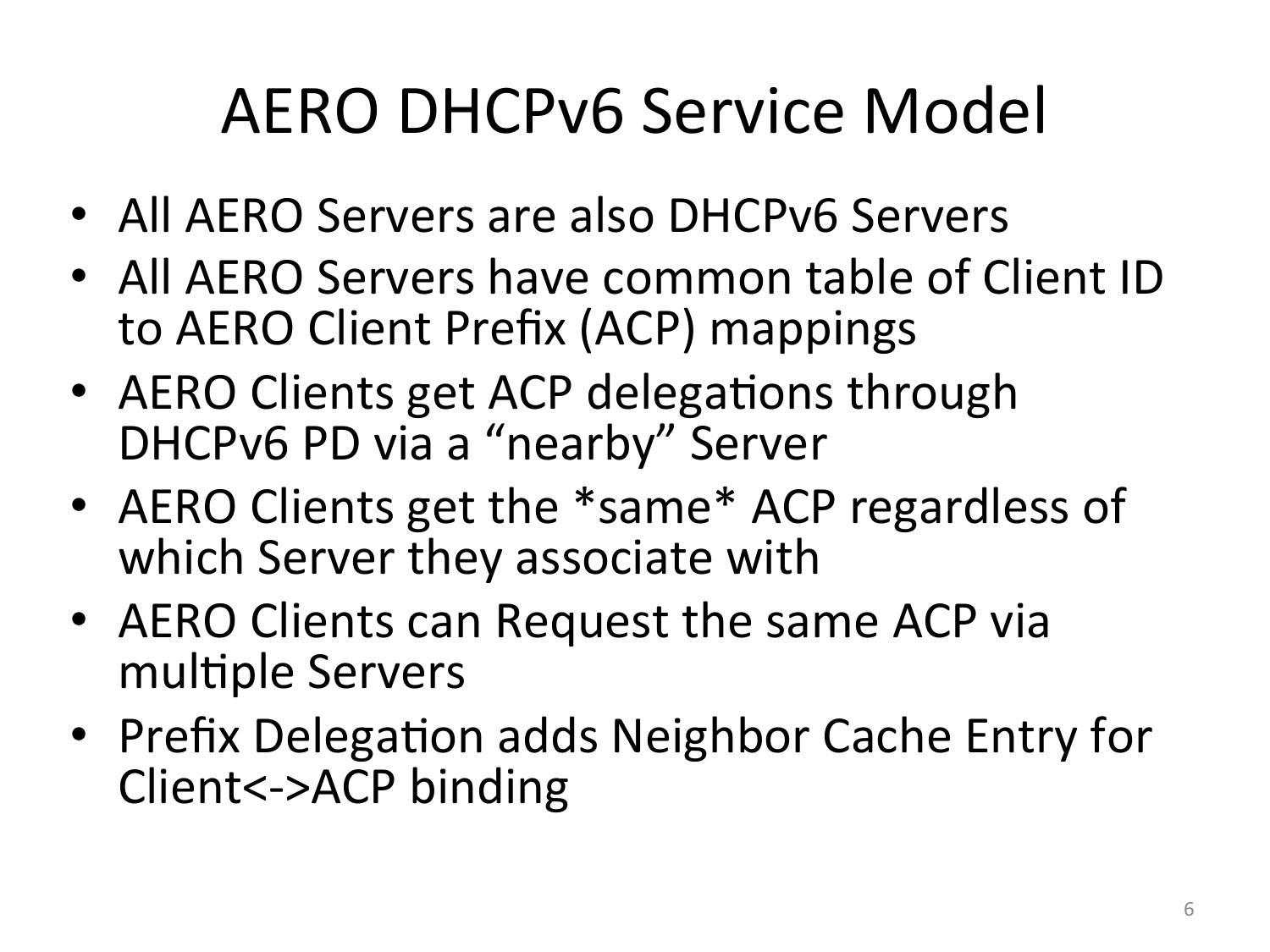## AERO DHCPv6 PD

- All AERO Servers are DHCPv6 servers
- AERO Clients Request ACP Delegations via DHCPv6
- Clients get same ACPs from any Server

#### To the Internet

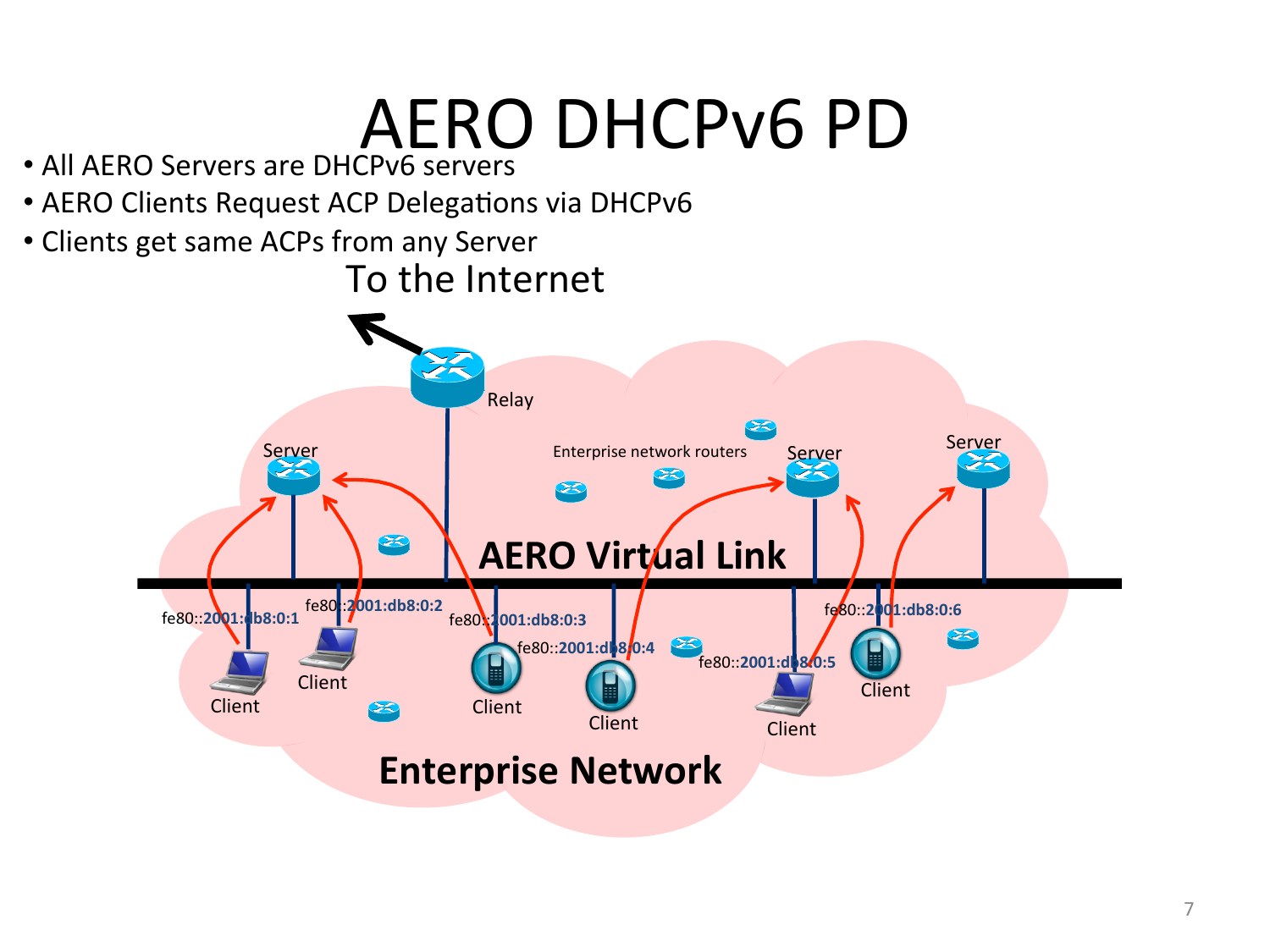#### AERO Node Mobility

- AERO Server keeps IPv6 neighbor cache entry for AERO Client
	- Client AERO address is network-layer address
	- Client's encapsulation IP address is link-layer address
- If Client's link-layer address changes, inform Server with DHCPv6 Rebind
- Server updates the link-layer address in the neighbor cache entry if Rebind succeeds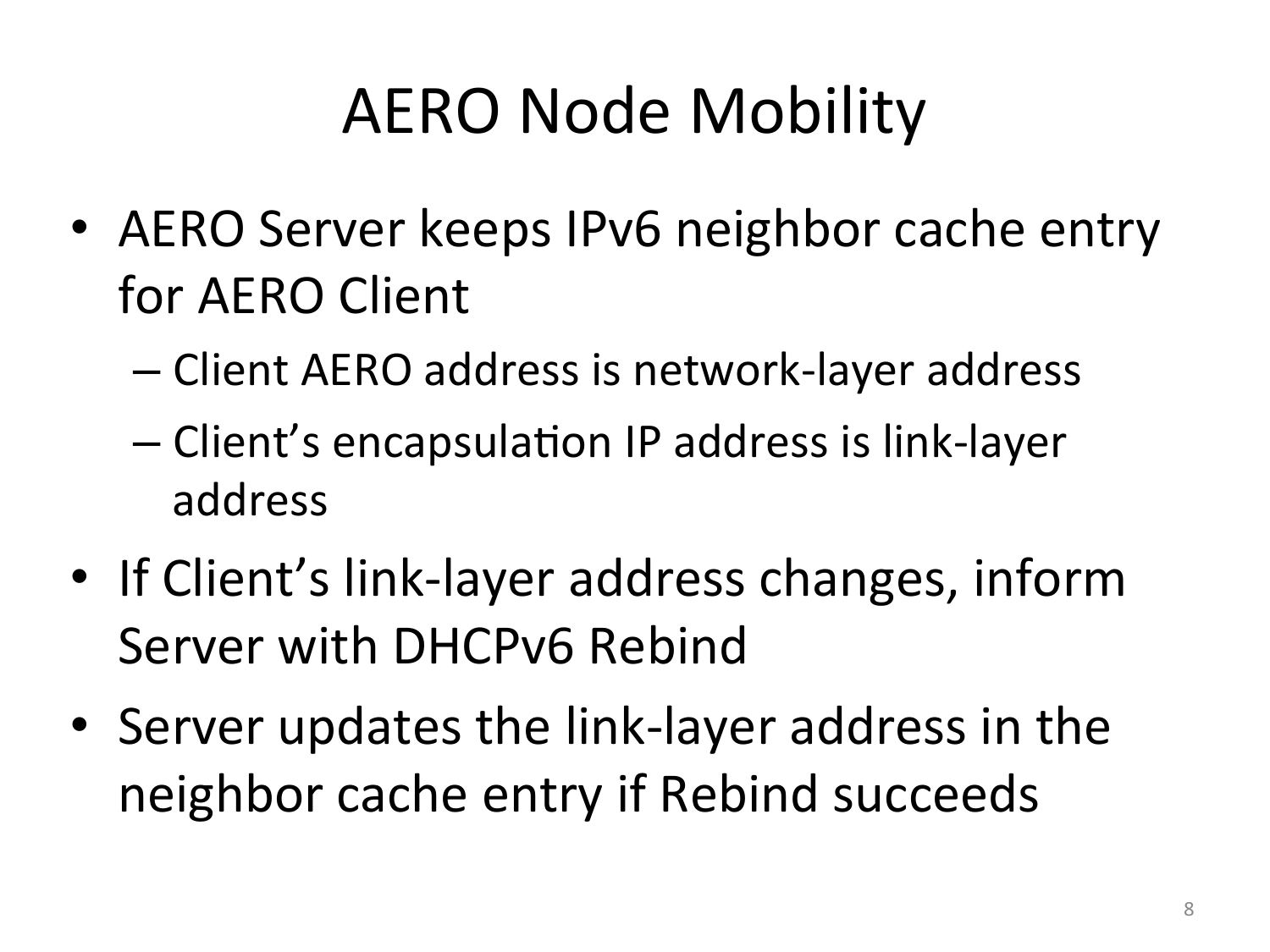## **AERO Node Mobility**

- DHCPv6 Request registers 192.0.2.1 as Client's first L2 address
- DHCPv6 Rebind registers 192.0.2.33 as Client's second L2 address
- DHCPv6 Rebind registers 192.0.2.65 as Client's third L2 address

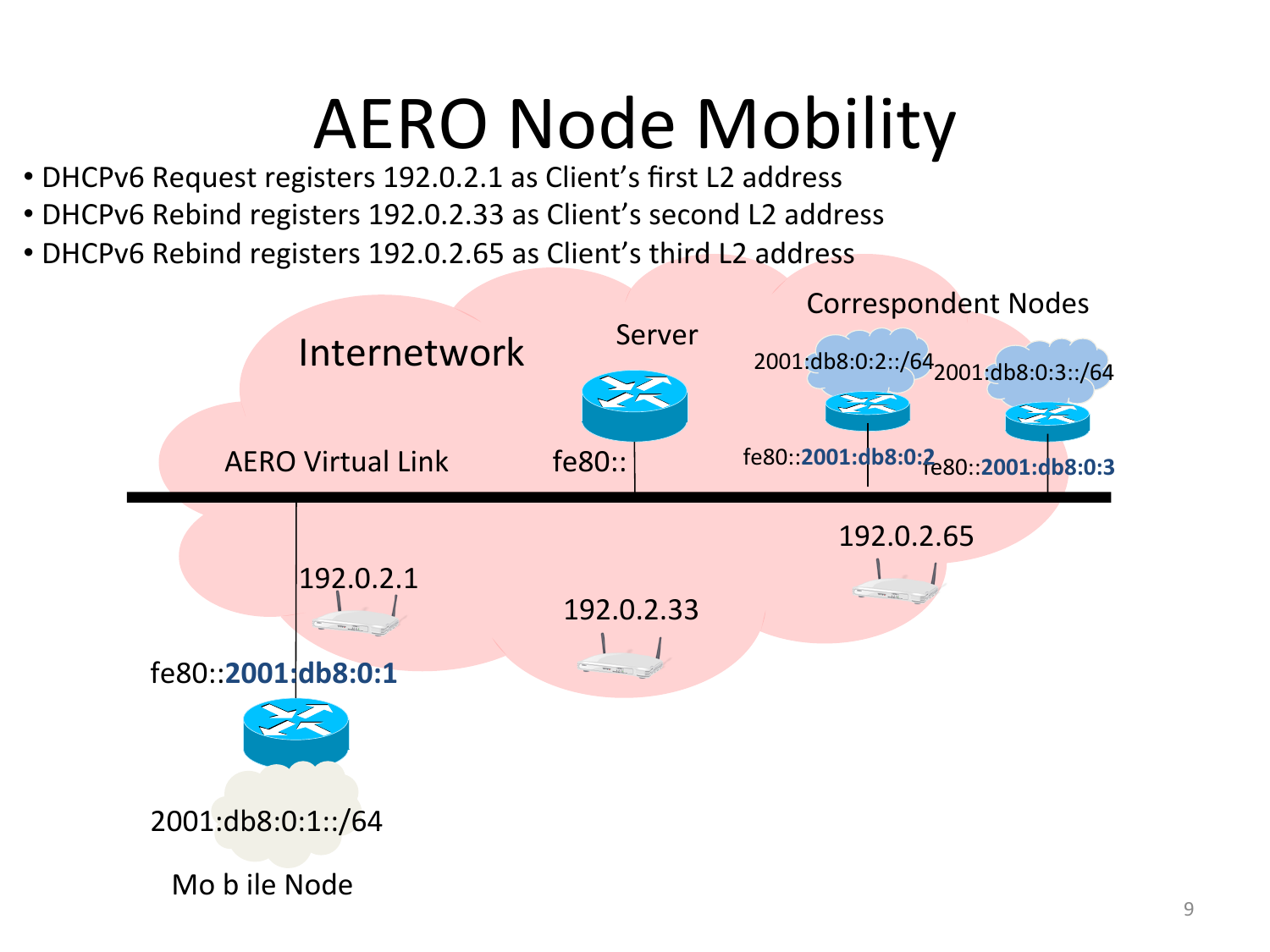#### DHCPv6 Security

- AERO Server critical infrastructure trust anchor for AERO Client; Servers authenticate Clients
- AERO Client authenticates itself to the access network (e.g., IEEE 802.1x) then issues DHCPv6 Request to get Prefix Delegation
- AERO Server needs some way to know Client is authorized to use its claimed Client ID (DUID)
- DHCPv6 Auth? not widely used; weak
- Secure DHCPv6? looks promising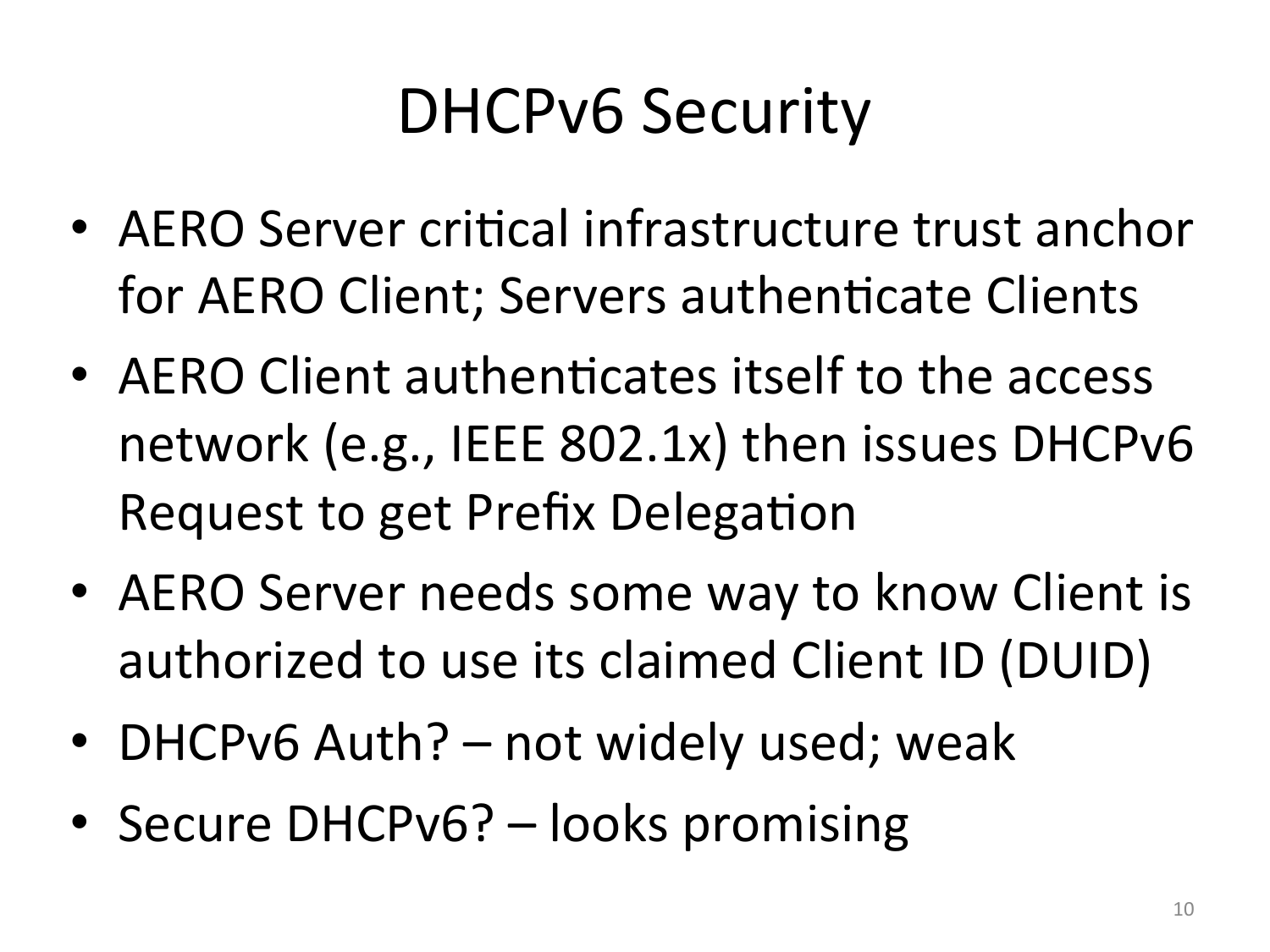# Backups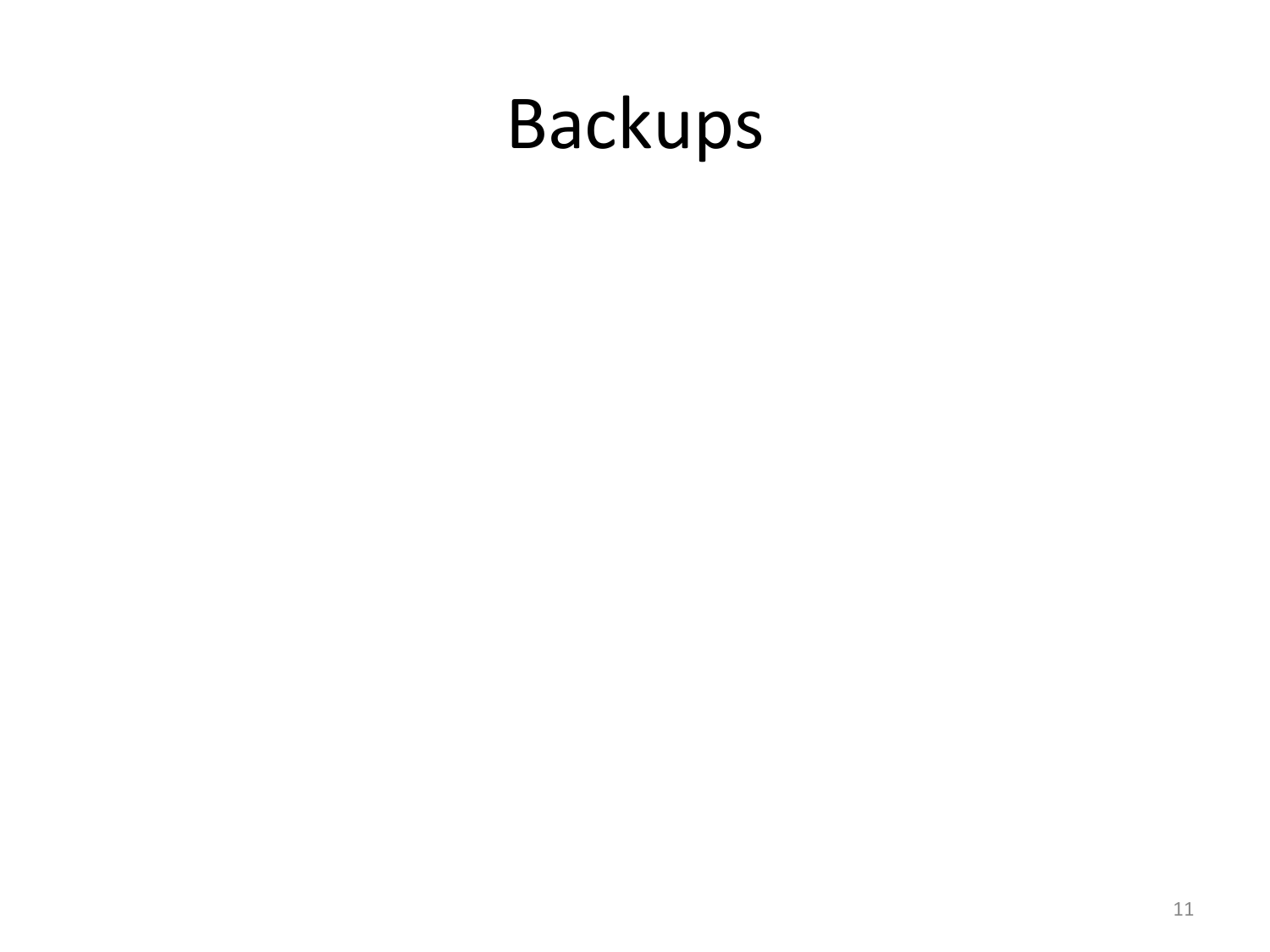#### **AERO Advanced Topics**

IETF91 - Honolulu, HI Fred L .Templin fred.l.templin@boeing.com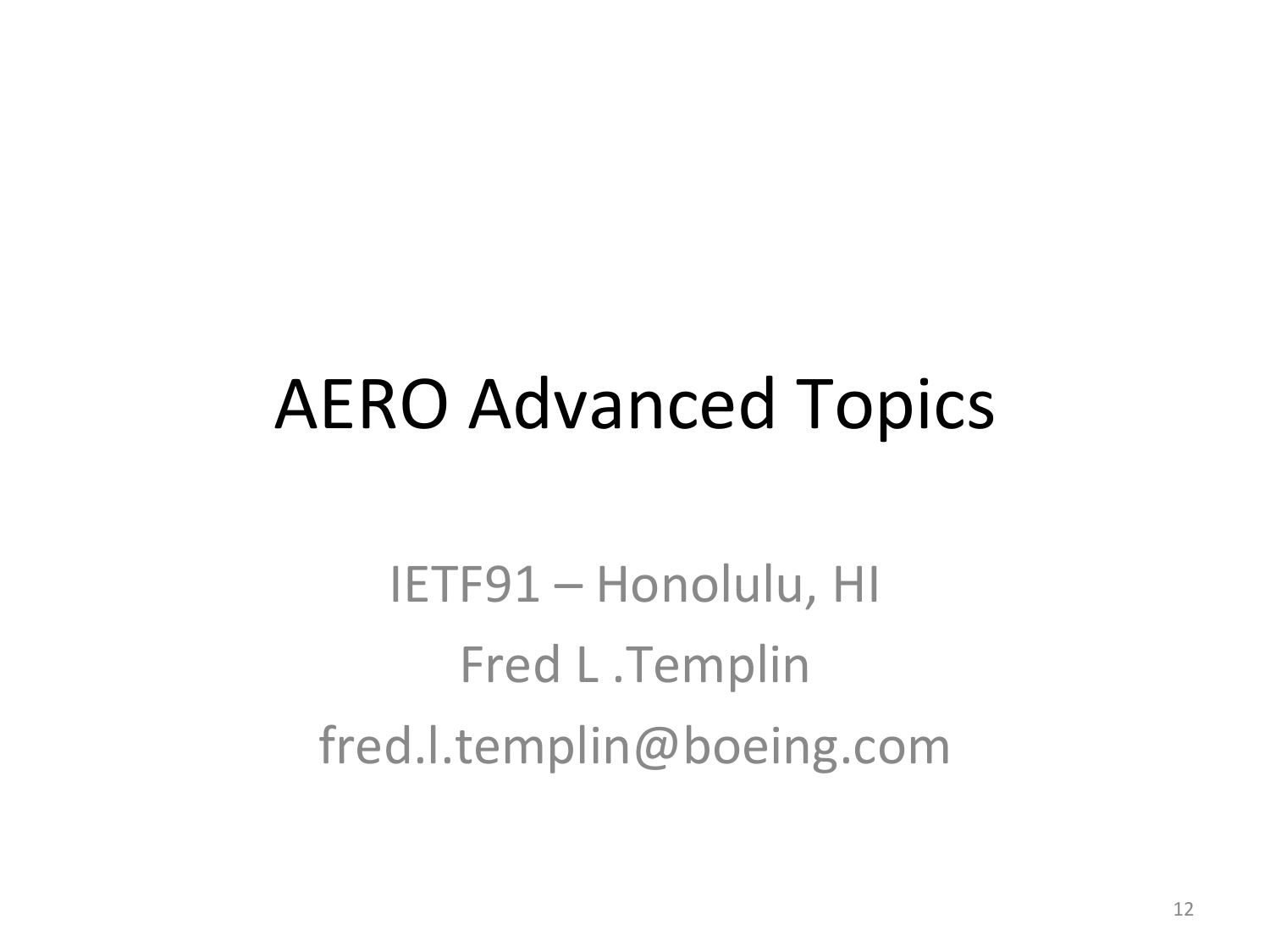## AERO Overview

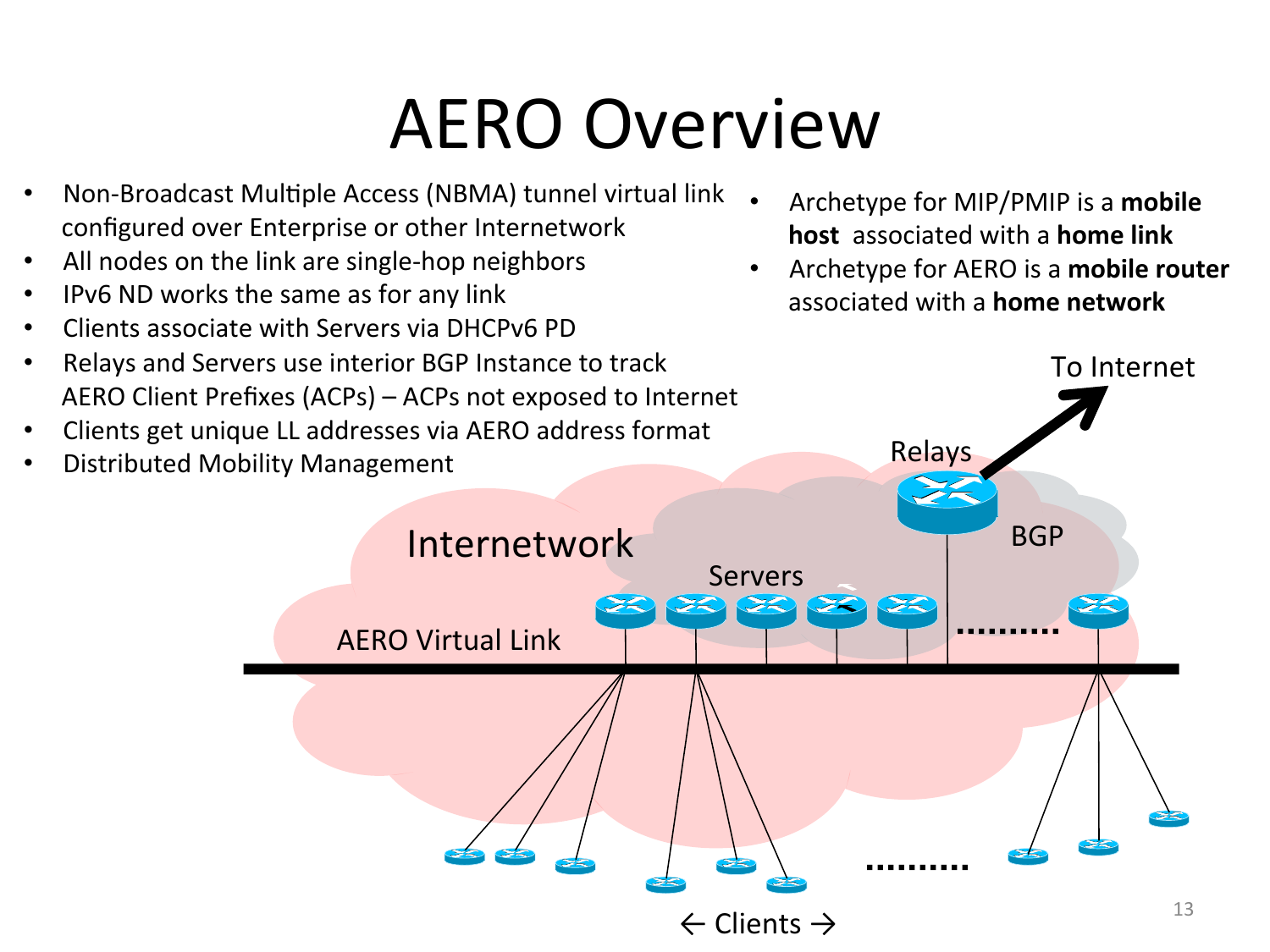## AERO IPv6 Neighbor Discovery

- First packet and IPv6 ND "Predirect" to Server
- Server forwards "Predirect"; triggers IPv6 ND Redirect
- Subsequent packets go directly to target
- Standard IPv6 ND NUD to test reachability
- Unsolicited NA to announce link-layer address change

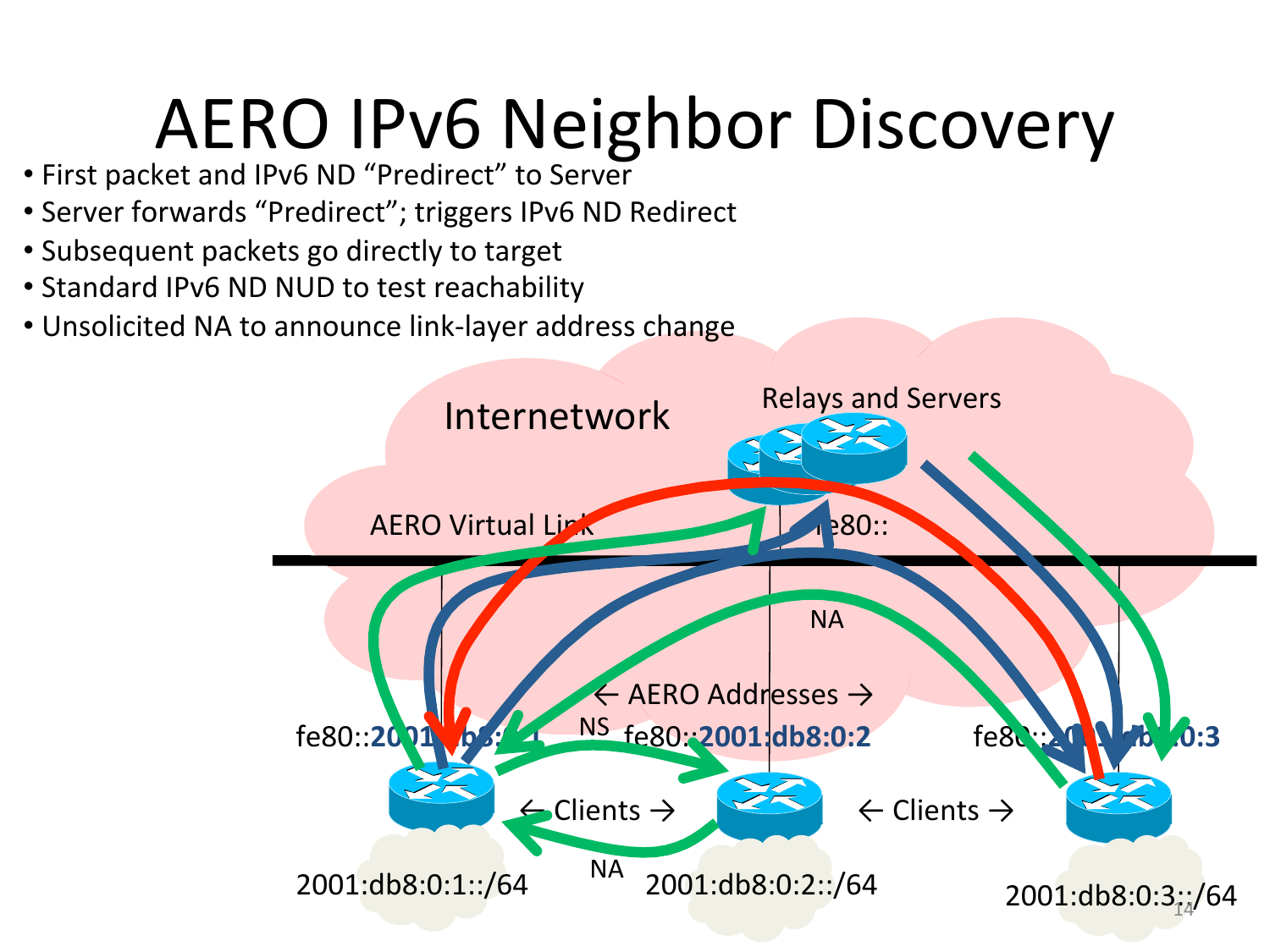# AERO Intra-Network Mobility

- Client C1 moves from access link A1 to access link A2 within the same Internetwork
- C1 sends unsolicited NA to Client C2 with new link-layer address from A2
- C2 updates ncache entry for C1 the same as for link-layer address change on any IPv6 link

 $\triangleright$  This is a "micro-mobility" event – no BGP updates

• If C1 moves "far" from its current Server S1, it sends DHCPv6 PD Request to new Server S2 and DHCPv6 PD Release to old Server S1

**≻A "macro-mobility" event – S1; S2 send BGP updates**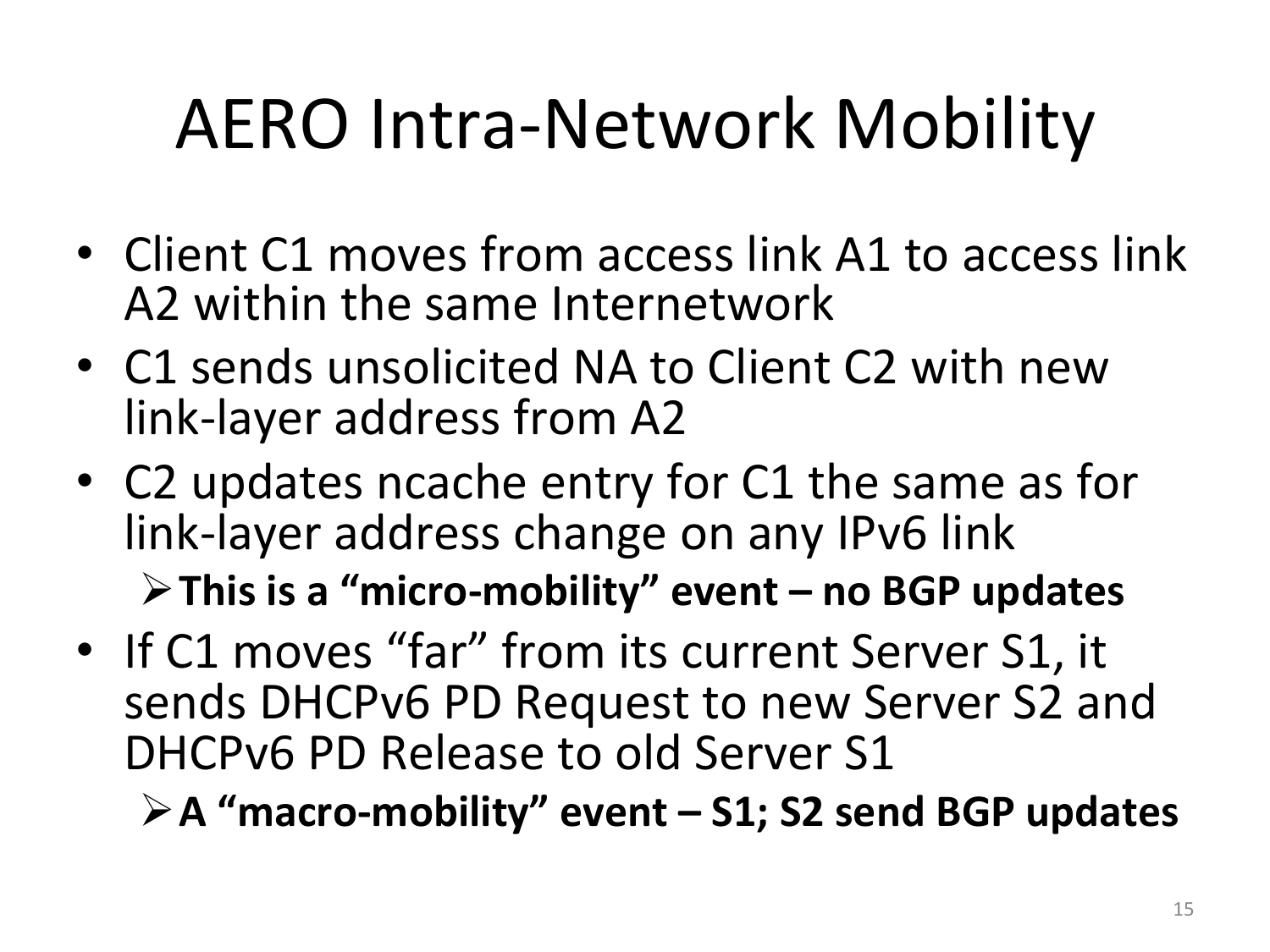## AERO Internet-Wide Mobility

- Client A sends Predirect message through home network (similar to MIP "Home Test Init") and sends Predirect through Internet (similar to MIP "Care-of Test Init")
- Client B sends Redirect messages to Client A's home address and Internet address (similar to Home Test / Care-of Test)
- Client A sends NS to Client B (similar to Binding Update)
- Client B sends NA to Client A (similar to Binding Ack)
- Route optimization in forward direction A->B (asymmetric)
- If A moves, sends new NS to B

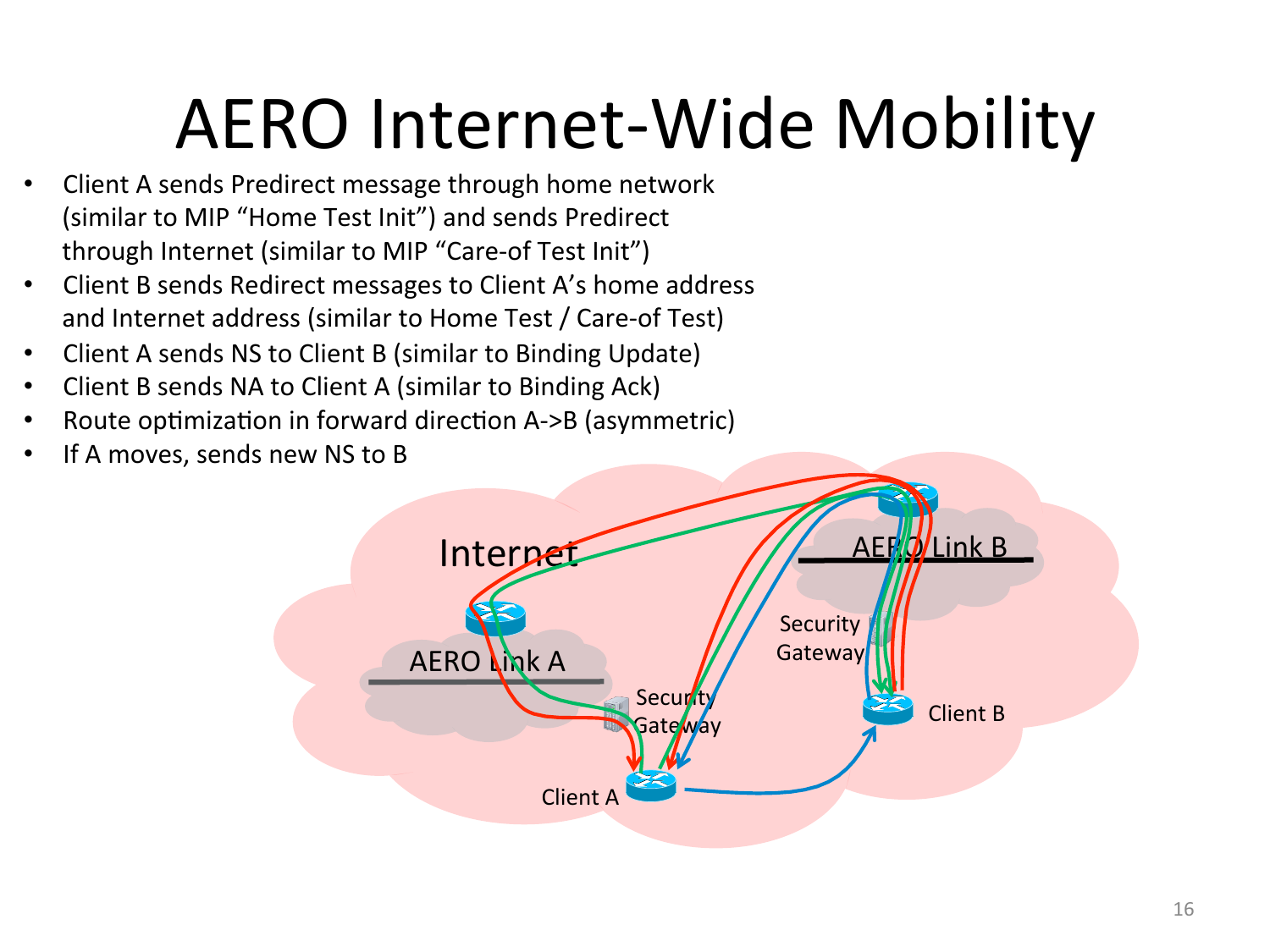## Proxy AERO

- AERO Clients become fixed infrastructure the same as for AERO Servers, Relays
- Clients analogous to PMIP MAG; Servers analogous to PMIP LMA
- Mobile nodes associate with Clients via IPv6 ND; linklayer join/leave (same as for PMIP)
- When a MN comes on a Client's access link, Client issues new DHCPv6 PD
- Client will have many ACPs and many AERO addresses; one for each mobile
- Fast handovers coordinated roughly the same as for Fast PMIP, but simpler (see draft)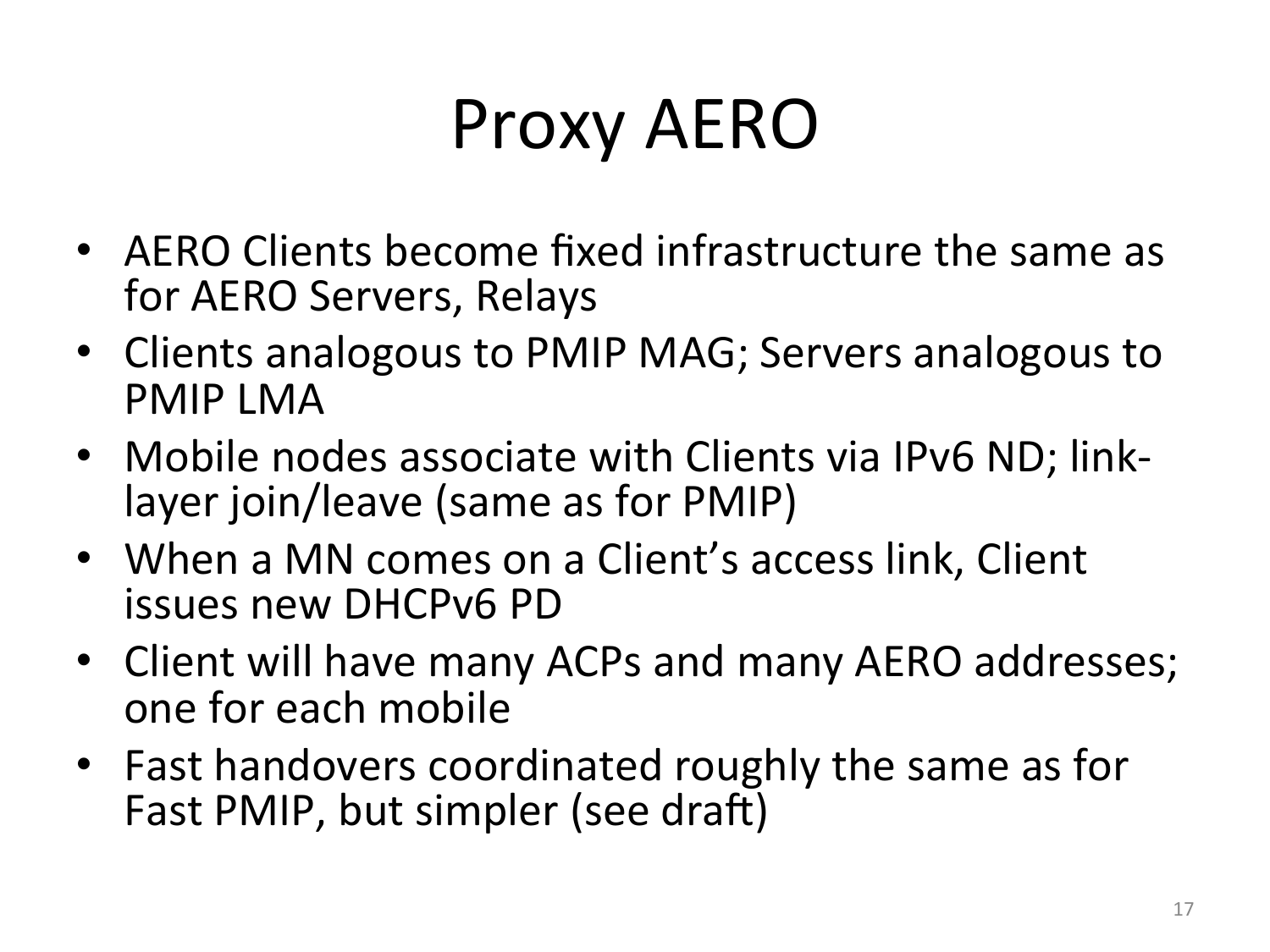# **AERO Capability Discovery**

- If correspondent node uses same AERO Service Prefix (ASP), Internetwork and Internet-wide Route Optimization supported
- If candidate correspondent node has the ACP 2001:db8:2::/64, perform DNS lookup for: 0.0.0.0.2.0.0.0.8.b.d.0.1.0.0.2.aero.linkupnetworks.net
- If DNS lookup succeeds, correspondent is an AERO node in a different home network

#### **≻** How to detect whether node is in a Proxy **AERO domain?**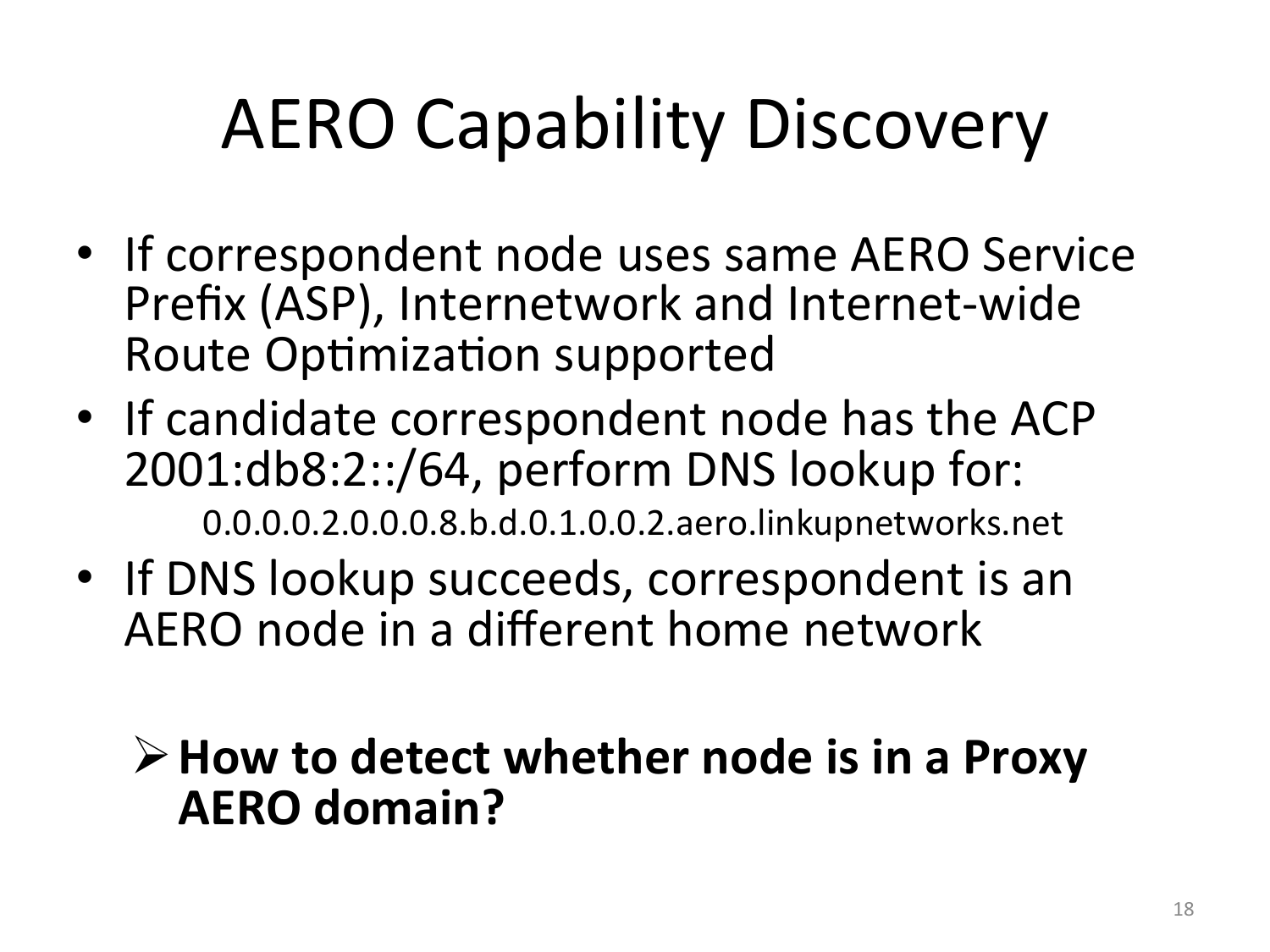#### AERO Control/Forwarding Plane Separation

- Client associates with Server via DHCPv6 PD as usual
- Server updates Forwarding Agent (NETCONF, BGP, etc.)
- Client sends initial packets through Server
- Server returns IPv6 ND RA message with SLLAO containing link-layer address of Forwarding Agent
- Client sends subsequent packets through Forwarding Agent

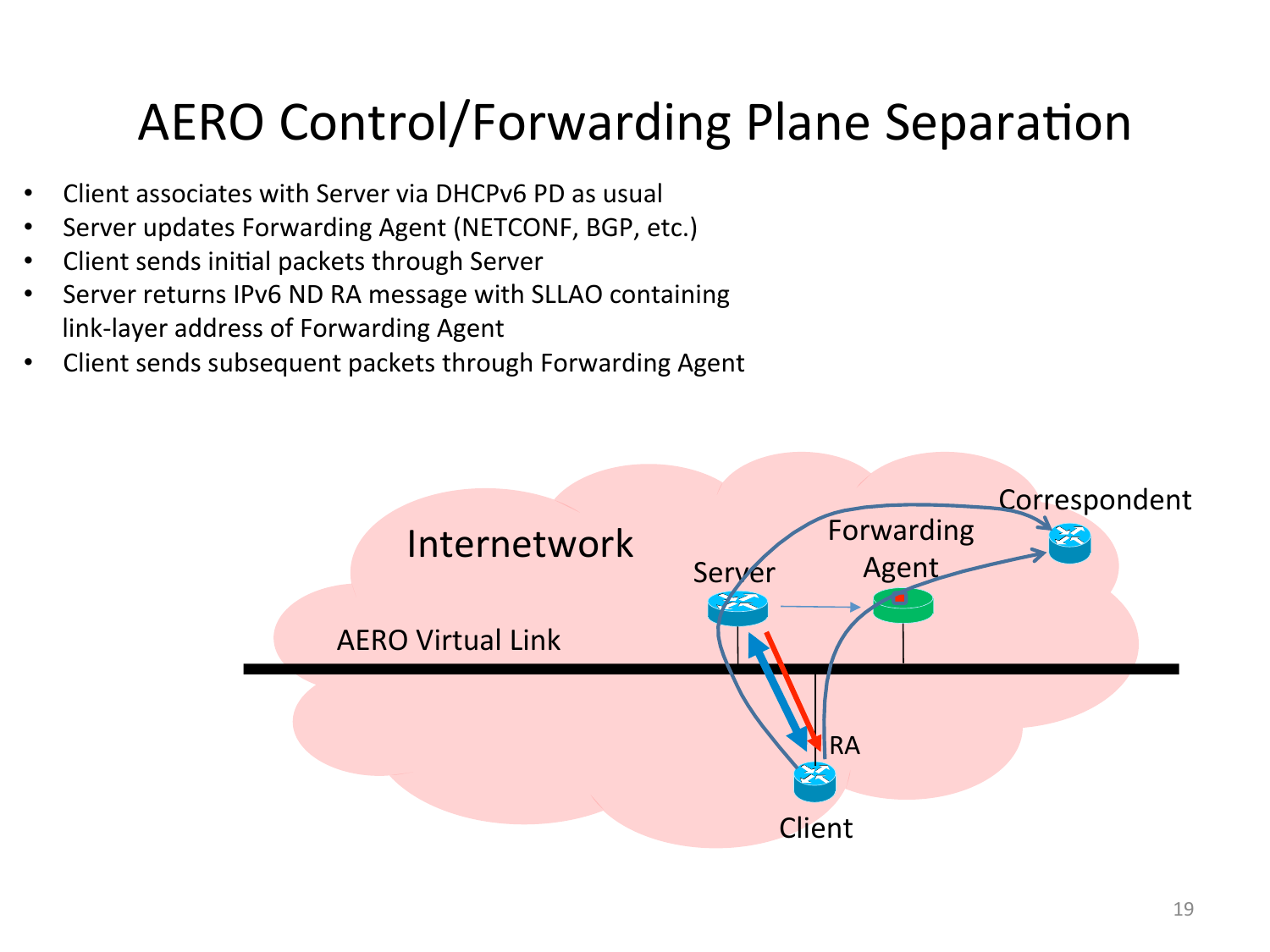# Backups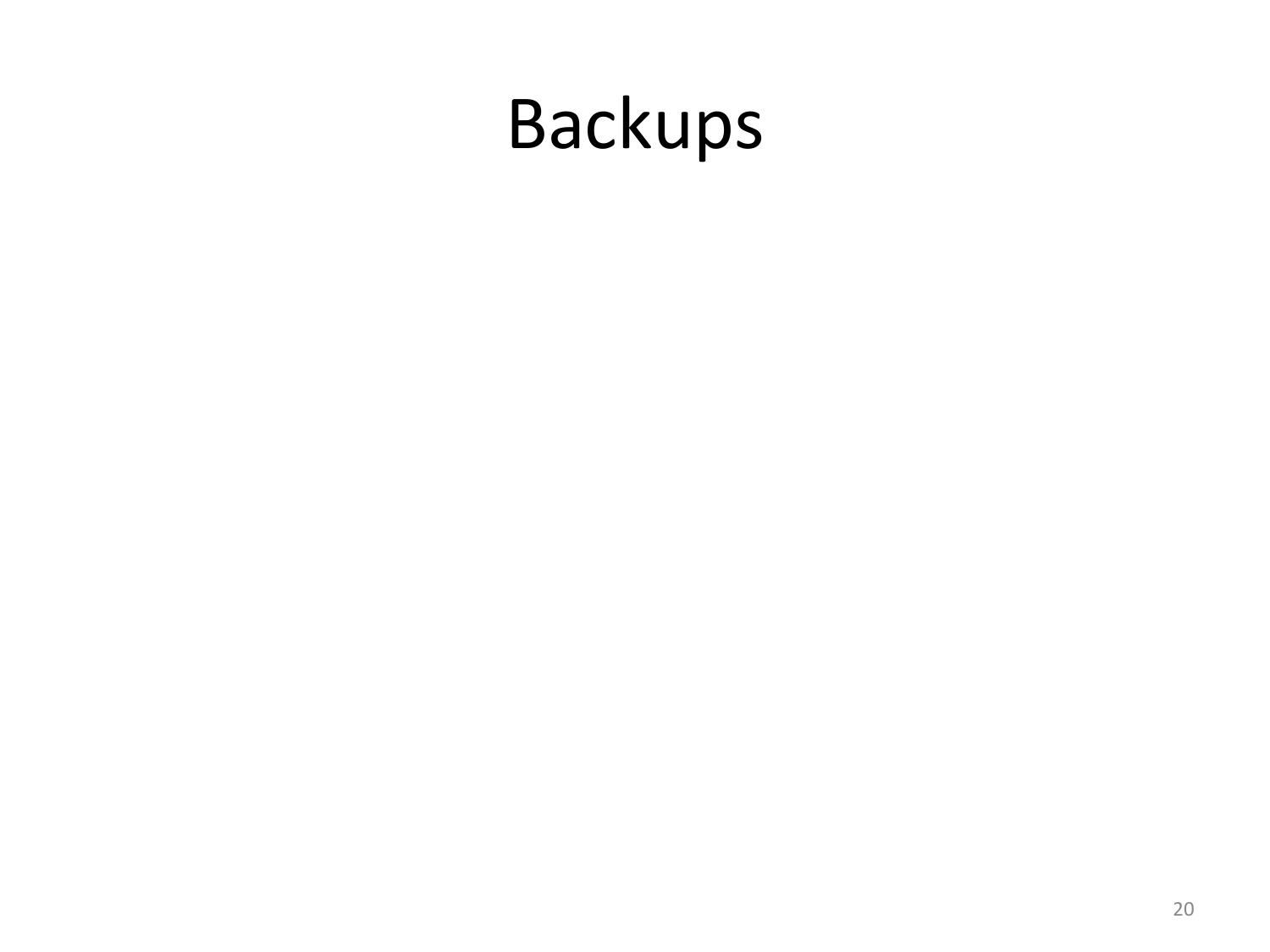### **AERO** Use Cases

- AERO for enterprise mobile device users
	- $-$  iPad, iPhone, Android, Windows mobiles
	- Goal: place AERO handsets with corporate users
- AERO for civil aviation:
	- $-$  Airplane as mobile router for its attached networks
	- On-board device addresses remain stable as aircraft travels
	- $-$  Goal: effective Air Traffic Management
- AERO for other uses:
	- numerous other use cases under investigation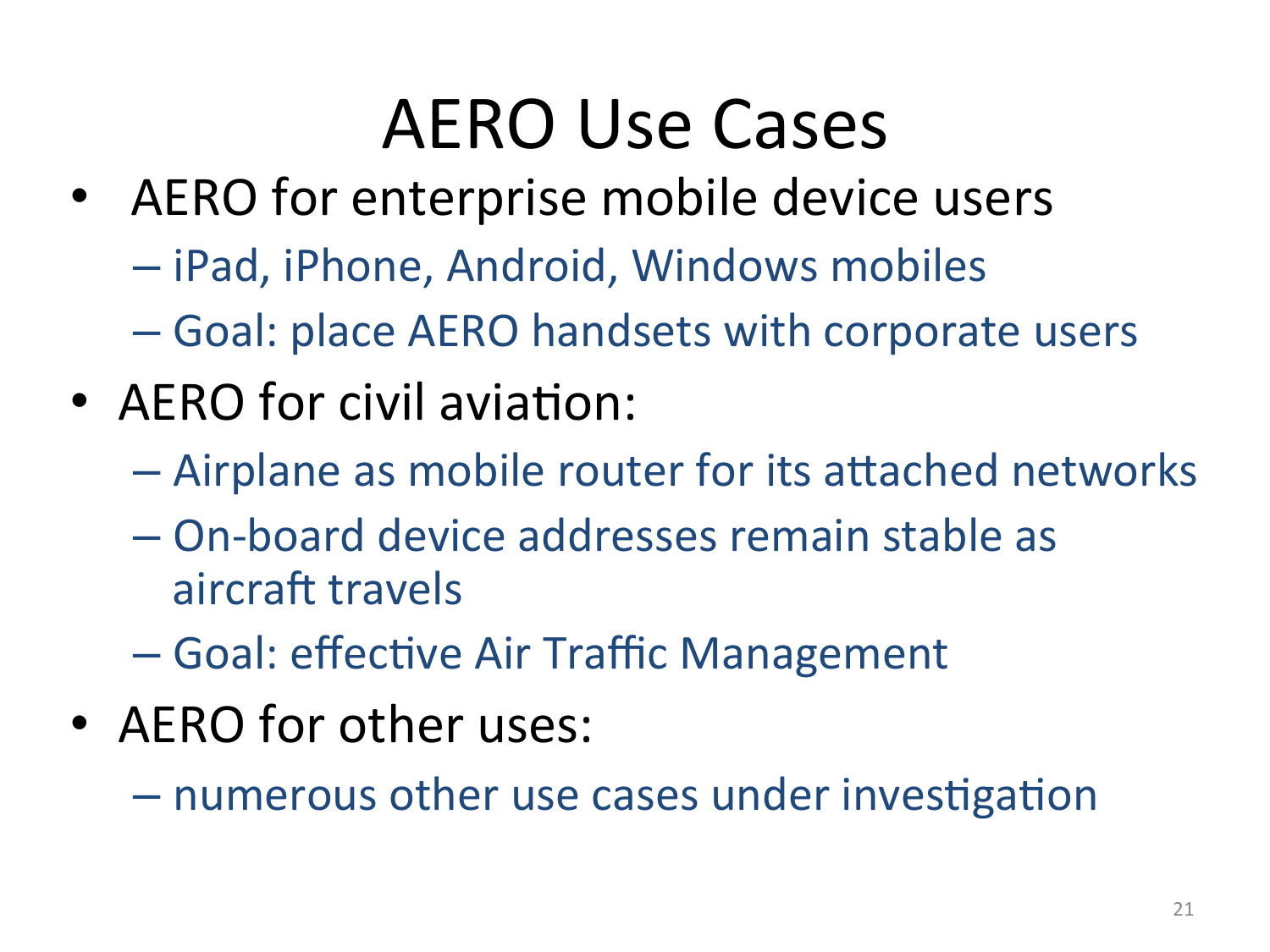## **AERO** Innovations

- New IPv6 link-local Address Format (the AERO Address)
	- $-$  IPv6 delegated prefix is 2001:db8:1:2::/64
	- $-$  AERO link-local address is  $fe80::2001:d b8:1:2$
	- $-$  Address and prefix do not change as node moves
- AERO route optimization
	- Uses network trust anchors as intermediaries
	- $-$  Fully supports mobility (mobile networks and routers)
	- Works over any IPv4 or IPv6 access technologies (e.g., Ethernet, 3G/4G, WiFi, aeronautical links, MANET links, etc.)
- **AERO Routing System** 
	- Servers manage collections of mobile Clients
	- $-$  BGP routing between Servers and Relays
	- $-$  Relays connect AERO link to rest of Internetwork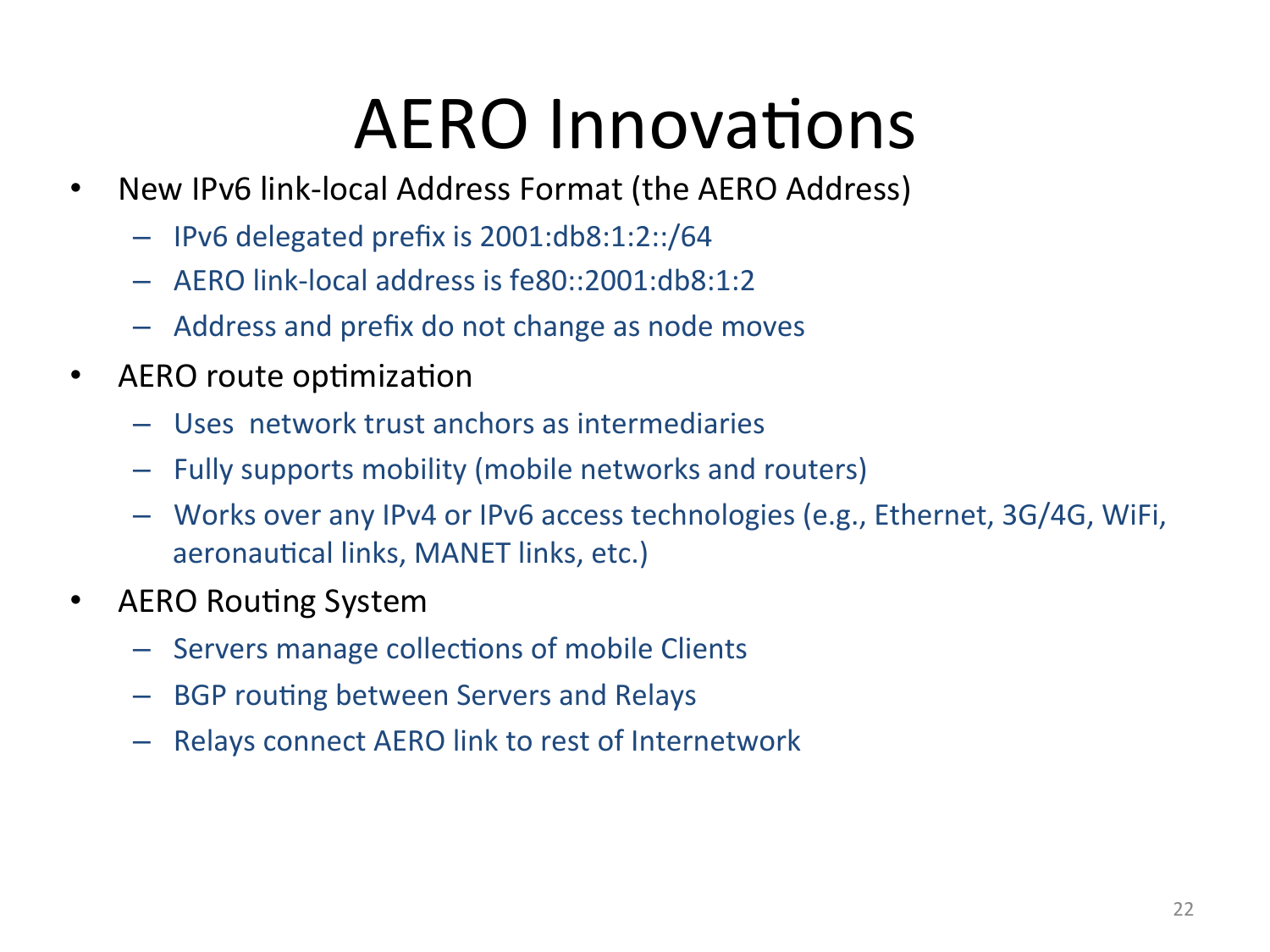#### **AERO LINK Reference Model**

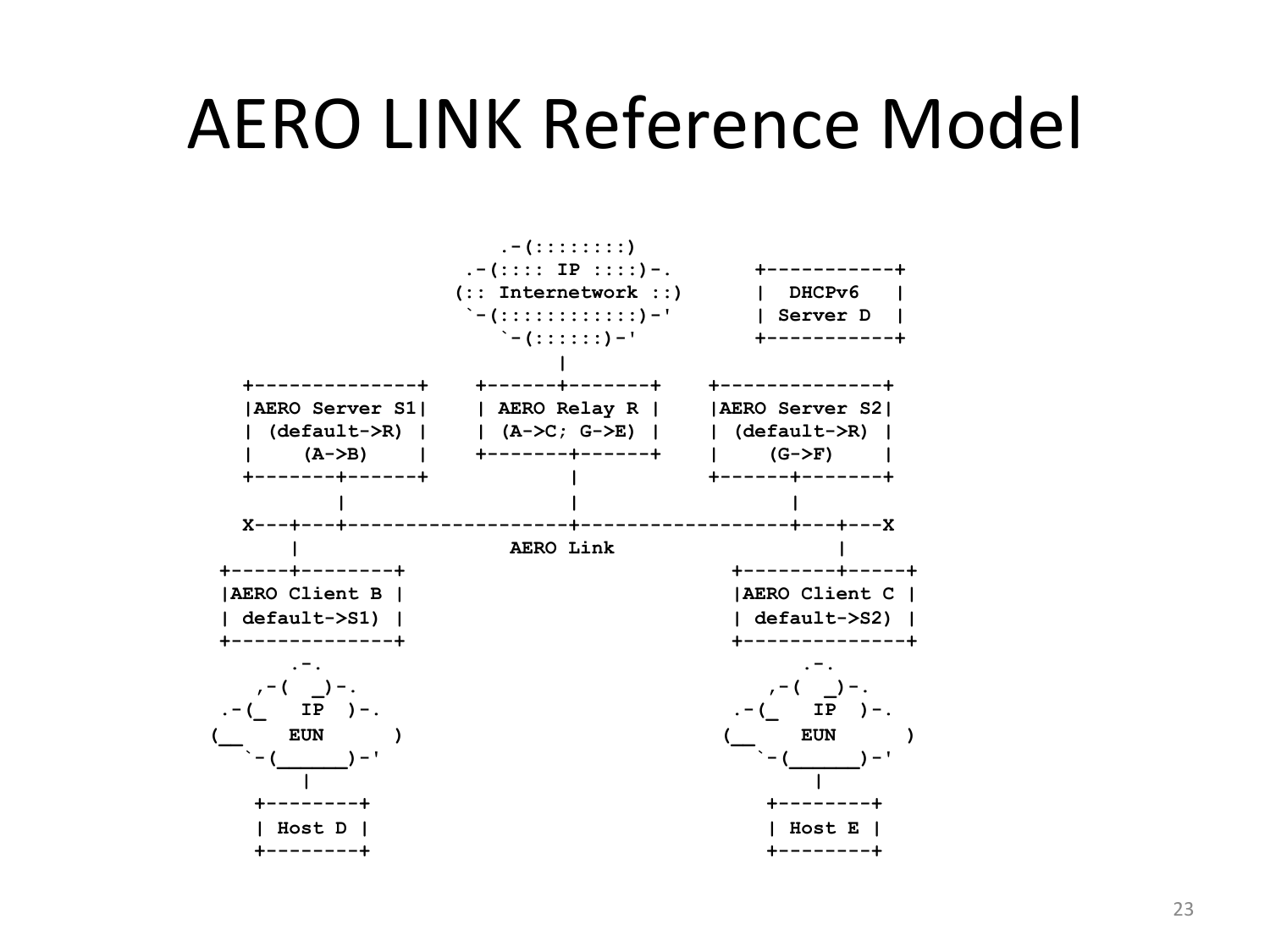#### Old AERO DHCPv6 Service Model (deprecated)

- All AERO Servers are also DHCPv6 relays
- AERO Servers pass Client DHCPv6 PD requests to a centralized DHCPv6 server
- DHCPv6 server delegates AERO Client Prefix (ACP)
- AERO Server "snoops" PD and caches Client<->ACP binding (similar to old DHCPv6 "RAAN" option)
- Problematic if Client needs to move to a new AERO Server (no way of telling old Server "goodbye")
- Does not allow Client to associate with multiple Servers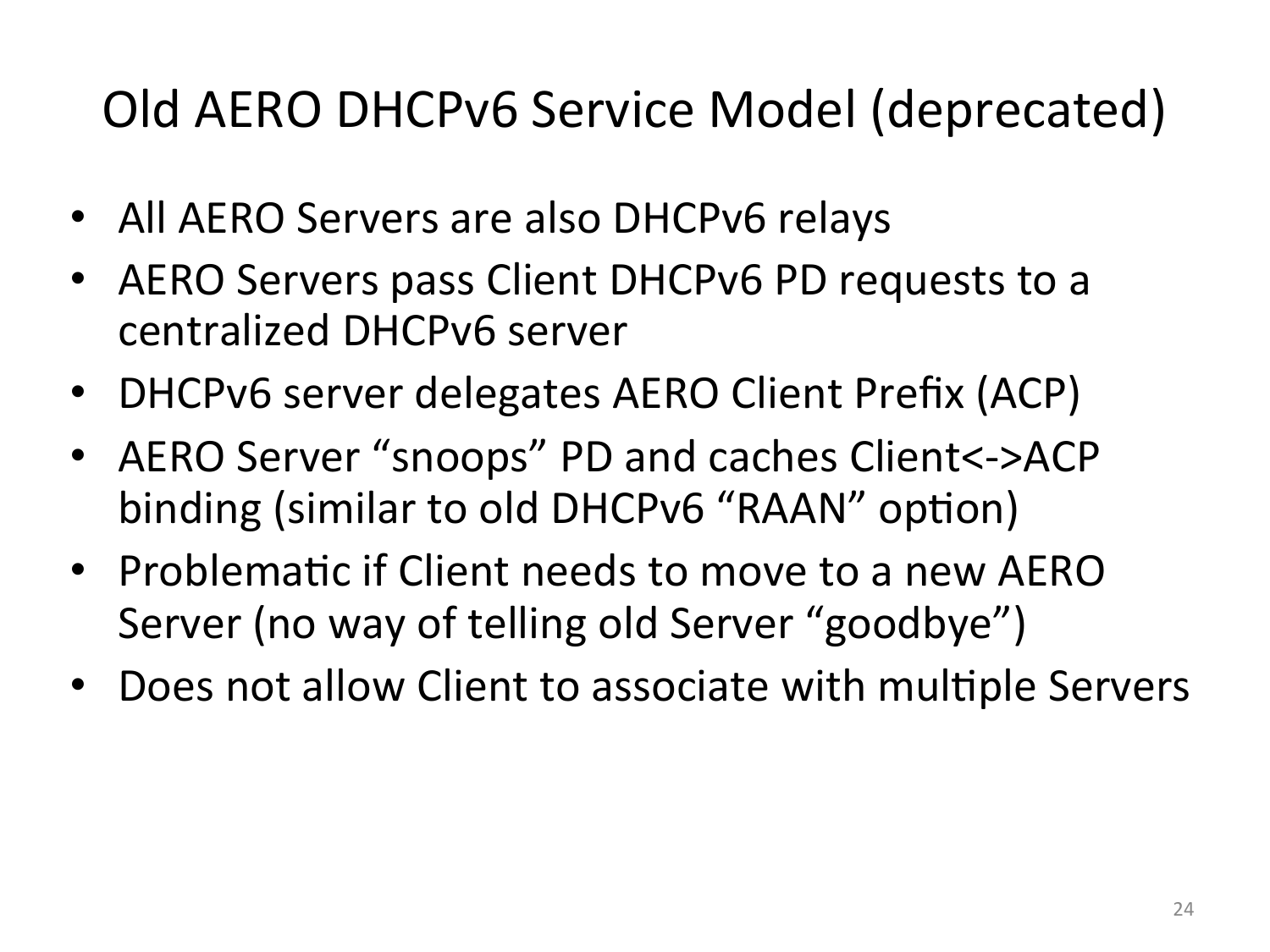